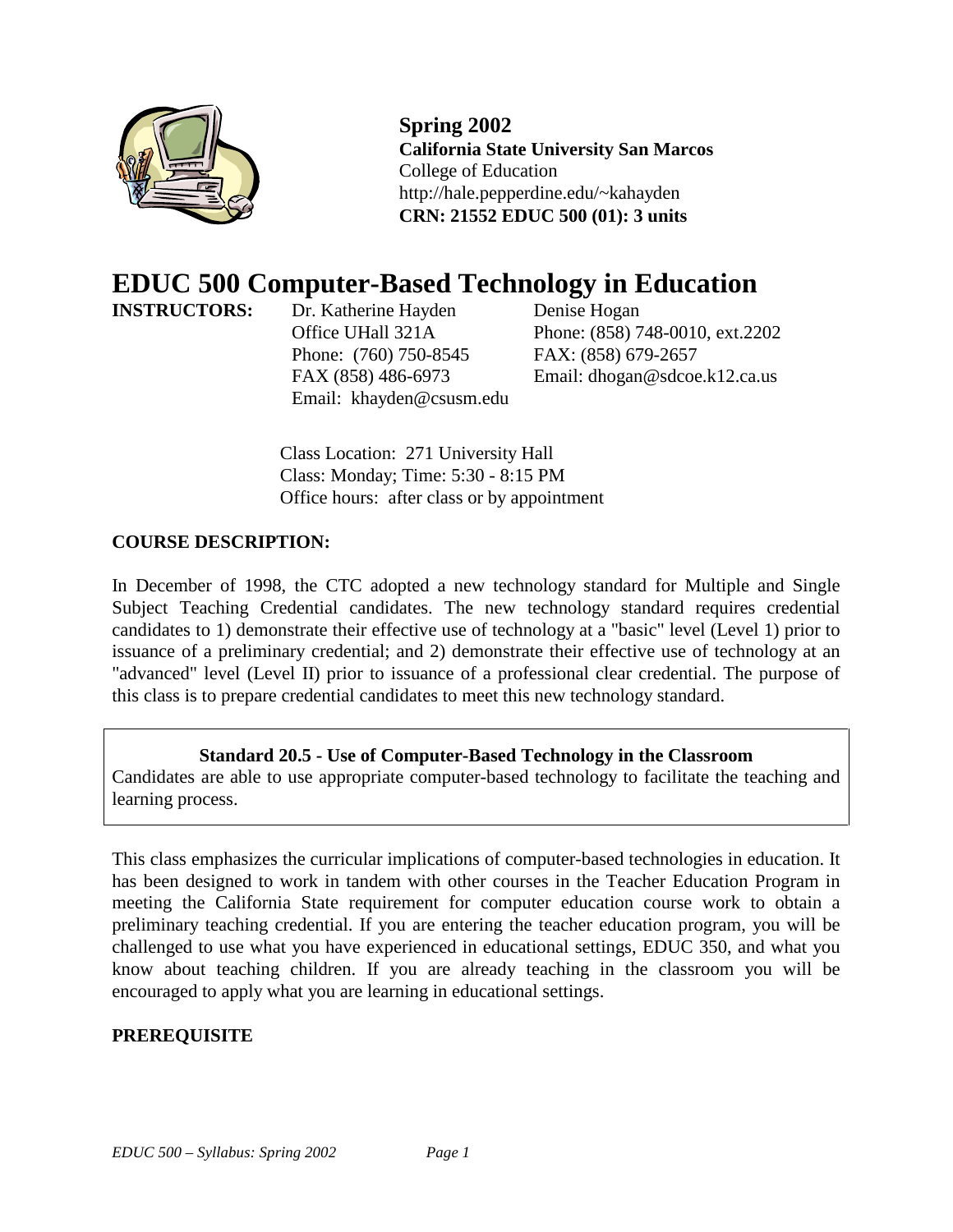Successful completion of the CSUSM Computer Literacy requirement or approval of instructor. This course is designed to enable decision-making regarding the use of computers to an educational setting. It does not cover instruction of basic computer competencies.

## **REQUIRED TEXT AND MATERIALS**

- Teachers Discovering Computers: Integrating Technology in the Classroom (Shelly & Cashman)
- Five Disks 1.40 MB PC or Mac Format (Label with your name) OR ZIP Disk
- Pay for Print Card: May be purchased in Academic Hall 202
- Student membership in CUE and ISTE (form given out in class)

## **RECOMMENDED TEXT**

NETS for Students: Connecting Curriculum & Technology. (2000). International Society for Technology in Education (ISTE). ISBN 1-56484-150-2

## **Optional Resources**

- Bowers, C.A. 1988. *The Cultural Dimensions of Educational Computing*. Teachers College: New York, NY.
- Cummins, Jim & Sayers, Dennis. 1995 *Brave New Schools: Challenging cultural literacy through global learning networks*. St. Martin's Press: NY.
	- National Educational Technology Standards for Teachers: NETS Book

#### **COE Mission Statement**

The mission of the College of Education Community is to collaboratively transform public education by preparing thoughtful educators and advancing professional practices. We are committed to diversity, educational equity, and social justice, exemplified through reflective teaching, life-long learning, innovative research, and ongoing service. Our practices demonstrate a commitment to student centered education, diversity, collaboration, professionalism, and shared governance.

## **COURSE OBJECTIVES**:

This class will help you to:

- gain proficiency in the use of computers
- make informed and critically reflective decisions regarding the choice, use and creation of educational technology applications

The following required competencies for all California teachers have been established by legislation. Commencing January 1, 2000, the minimum requirements for the preliminary multiple or single subject credential include demonstration of the ability to do the following:

(1) Identify issues involved in the access to, use of, and control of computer-based technologies, including, but not limited to: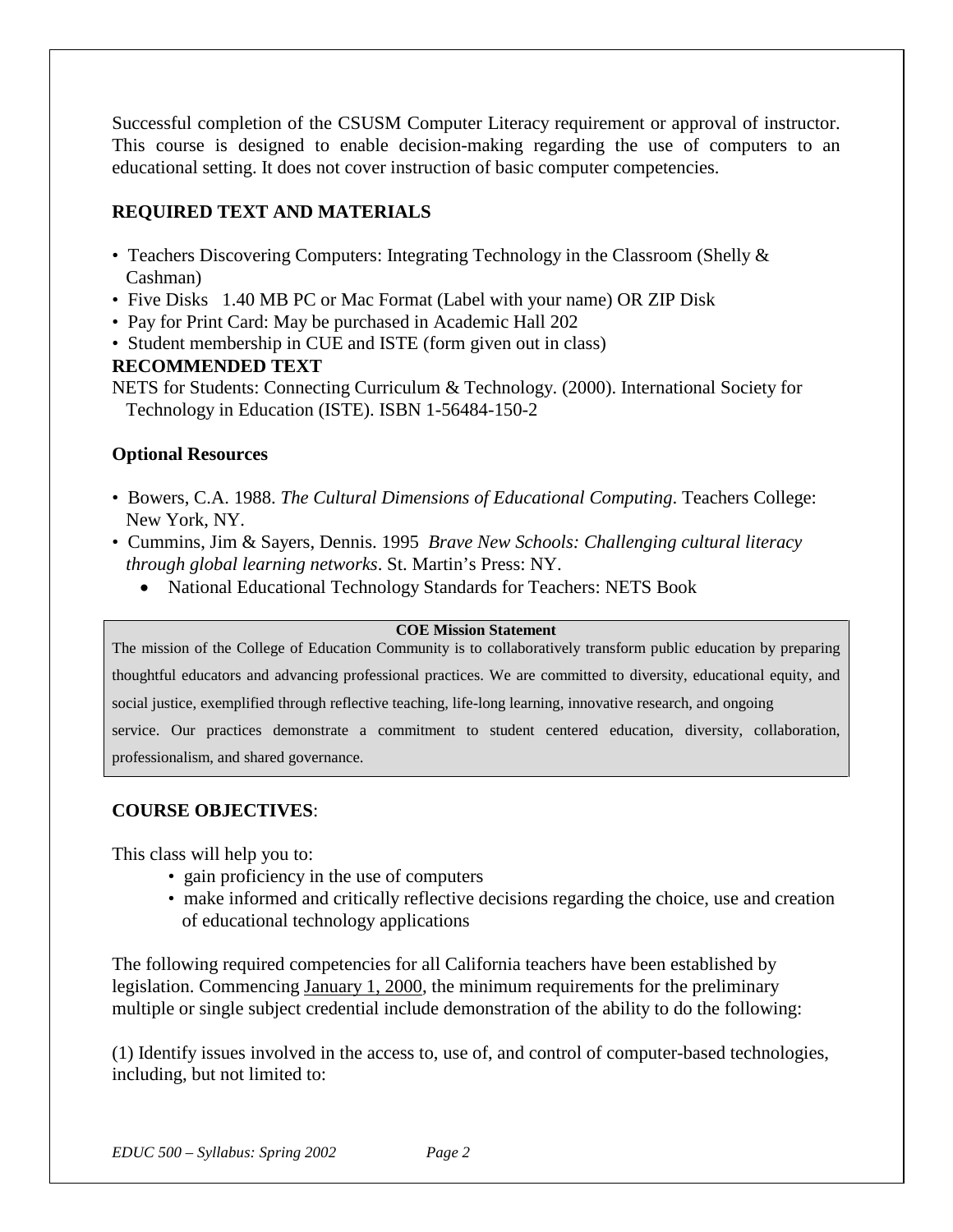(a) the impact of technology upon the learning process;

(b) the moral, legal, and ethical implications, including copyright infringement;

(c) the economic and social implications of that access, use, and control, including the need

to provide equitable access to technology.

(2) Demonstrate, within appropriate subject areas and grade levels, the application and use of computer-based technology as a tool to enhance the development of problem solving skills, critical thinking skills, or creative processes through course-based projects and demonstration lessons. Demonstrate knowledge of basic operations, terminology, and capabilities of computerbased technology and the use of computer hardware, software, and system components.

(3) Appropriate to the subject area and grade level, demonstrate a basic understanding of and ability to use representative programs from each of the following categories:

(a) computer applications and electronic tools, such as word processing, data bases, graphics, spreadsheets, telecommunications (including email), portfolio management, page-layout, networking, reference, and authoring software;

(b) technology-based activities, such as simulations, demonstrations, tutorials, drill and practice, and interactive software;

(c) utility programs for classroom administration, such as those for record keeping, gradebook, lesson planning, generating instructional materials, and managing instruction.

(4) Demonstrate the application and use of computer-based technologies as tools to enable the development of problem-solving skills, critical thinking skills, and creative processes. Examples of such skills and processes are: gathering and analyzing data, generating and testing hypotheses, classifying, comparing and contrasting, inferring, evaluating and composing and designing.

# ふん ADMINISTRATIVE REQUIREMENTS OF STUDENTS

This class will utilize distributed learning instructional strategies. Students must keep up with class assignments from week to week and will complete the lab assignments in both on-campus or off-campus locations. Plan to spend up to seven hours out of class each week to complete required readings, communicate with email, complete or expand lab assignments and to gain familiarity with educational technology applications.

Students are required to keep a copy of all work and are expected to submit examples of best practice for their portfolio evaluation. All proof of work accomplished is the responsibility of the student. Students will construct a notebook, portfolio, including disk(s) of the work done over the semester to serve as a professional portfolio and sampling of technology accomplishments. In some cases assignments may be completed within the allotted class time.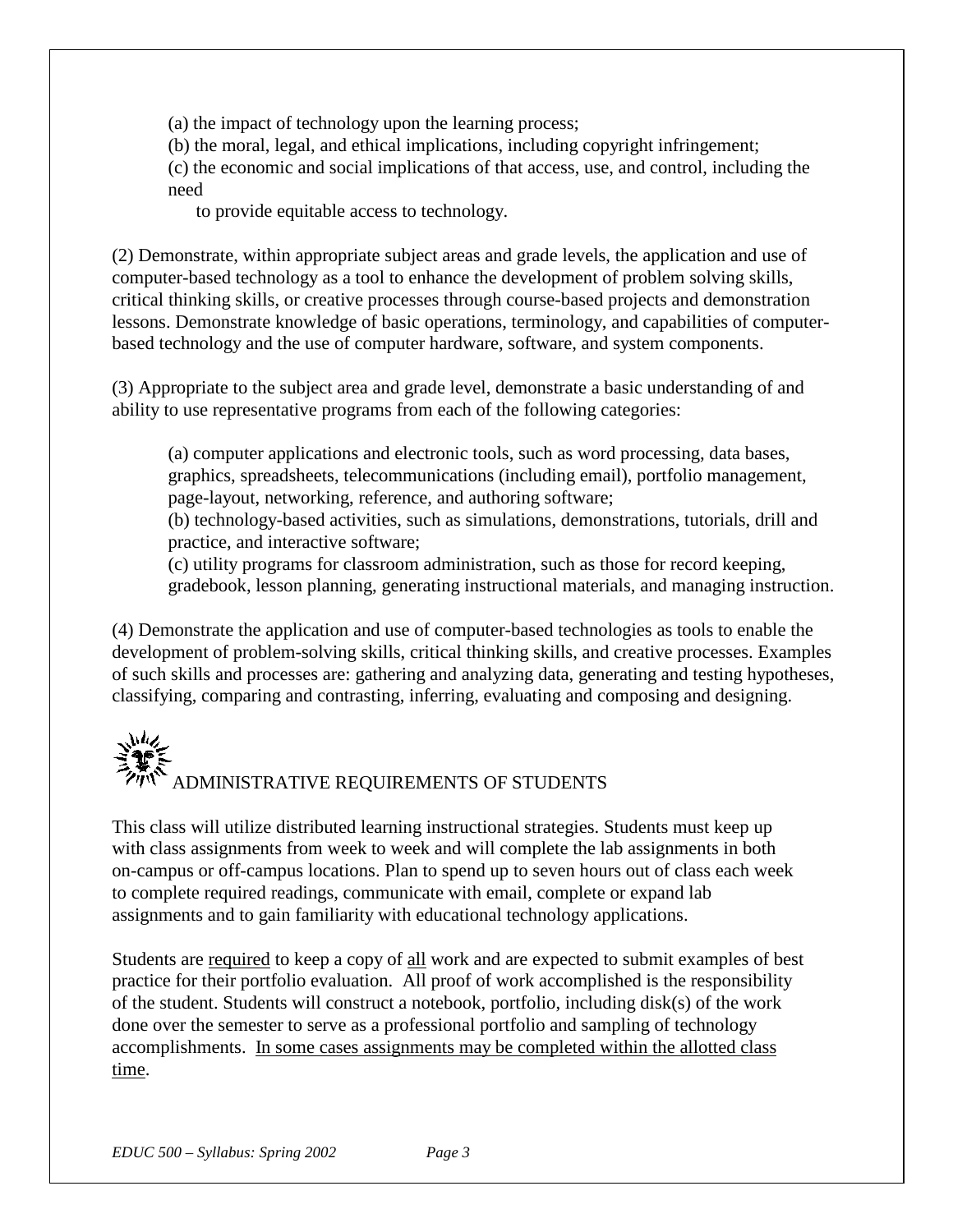Please be sure to read and understand the CSUSM policy on plagiarism and cheating as it will be strictly enforced. Academic dishonesty including plagiarism or copyright infringement will be reported to the University and will result in a course grade of F.

## **Attendance Policy**

Due to the dynamic and interactive nature of this course, all students are expected to attend specifically designated classes and communicate regularly with email study groups and instructor to participate in distributed learning activities. Attendance for Ed500 is measured by the degree of active participation both online and in class, the quality of lab work assignments, and the degree of investment as evidenced by positive interaction with professor and peers. Should the student have extenuating circumstances, s/he should contact the instructor as soon as possible.

## **REQUIREMENTS AND EVALUATION:**

California State University San Marcos has adopted an all-university writing requirement. In each course, students are required to write at least 2500 words in essays, exercises, papers and examinations.

## • **Quizzes, Labs and Assignments**

Quizzes will cover any material taught during class lessons or assigned readings. Labs will reflect work done at the computers. Assignments will be made to reinforce concepts covered in class and to provide adequate practice. Dependability and promptness are expected. Late assignments will receive reduced points. If you find you cannot be in class, please make sure another class member delivers your assignment. All assignments should be prepared in a digitized format and **printed out free of spelling and/or grammar mistakes**. Back up your work regularly. (Note: Email and WebCT assignments  $=$  5 points each; all other assignments  $=$ 10-15 points; Quiz = 30 points).

#### • **Assignment Evaluation**

Total points for an assignment (may be 15, 10, or 5 points) will be given when: all components of the assignment have been completed to the fullest extent and submitted on time, no grammar or spelling errors are evident, and student has shown understanding of the course concepts addressed in the assignment. Points are deducted for late, incomplete or when the quality of the work does not reflect a graduate level.

#### • **Portfolio Assessment and Final Project**

Critical Analysis: This class requires that you engage in self-reflection to assess the degree to which you have comprehended and are able to apply the concepts covered in this class. You are required to create a portfolio of appropriate samples from your class assignments that you believe

*EDUC 500 – Syllabus: Spring 2002 Page 4*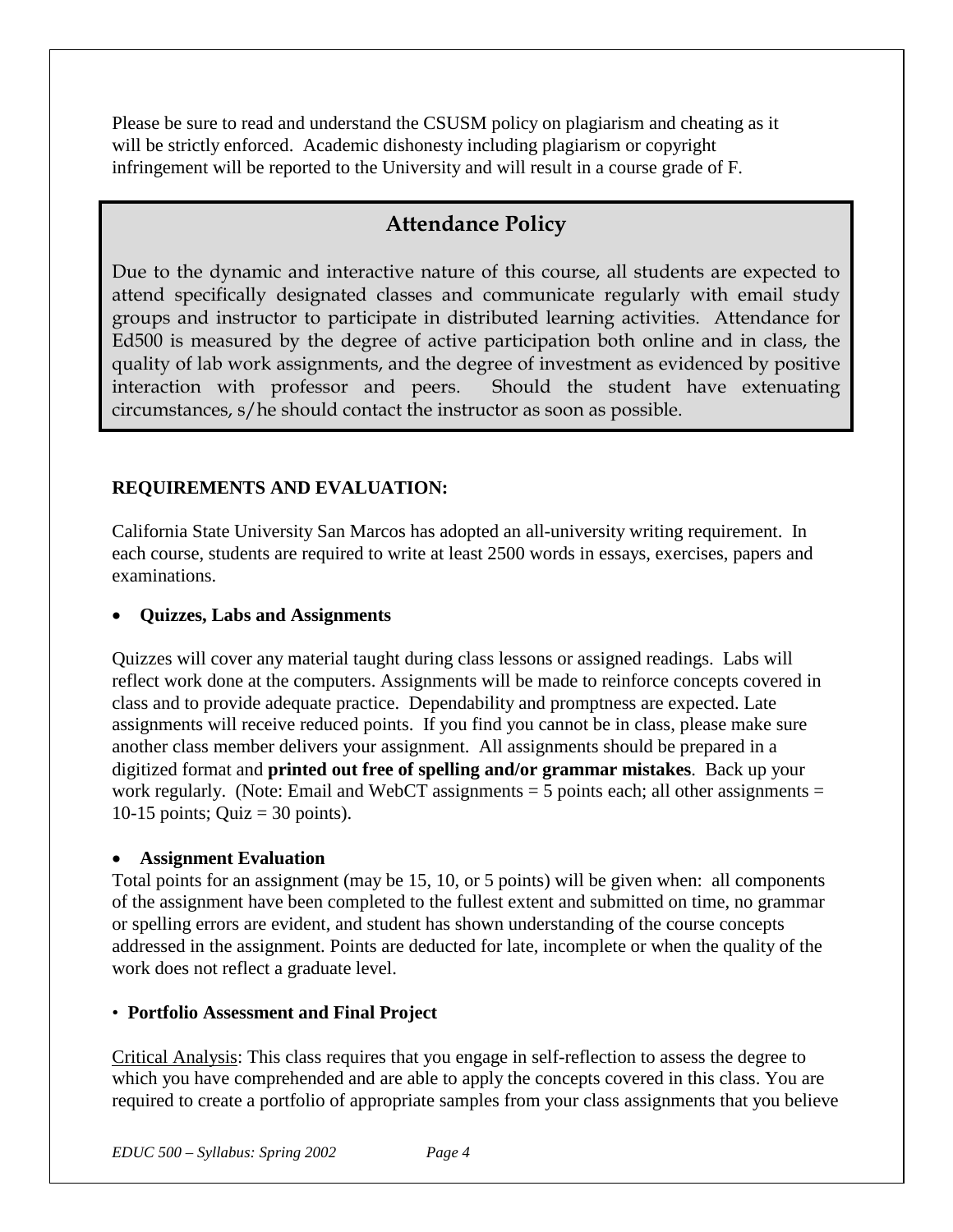best reflect your progress and growth. These may include, but not be limited to the following: sample of a word-processed document, database or spreadsheet projects, PowerPoint or HyperStudio Stacks, telecommunication assignments. Your portfolio will be submitted with 6 samples, 2 reflections, & journal of readings: Portfolio is organized in a folder with a cover page and table of contents.

Reflection: From your portfolio samples, select two that are most meaningful to you. Using a word processor, compose a critical reflection describing (a) why you selected these two to write about,

(b) what did you enjoy about completing them? (c) what challenges did they present? (d) how did you overcame any obstacles? (e) what did you learn from those assignments? And, most importantly…(f) how would you change your work now that you have had time to reflect? (These reflections equal three pages double spaced, 12 point Times Font - submitted with portfolio).

Synthesis: From the items in your portfolio, select one application that you would like to investigate further. Develop a student project beyond what the original assignment required. Expand and demonstrate your skills in the application to a higher degree (instructor approval required). The goal of this assignment is to demonstrate your ability to identify, act on, and achieve goals for self-learning with educational applications of technology. (Final Project). This project will be presented to the class prior to the week of finals.

Application: Using the Lesson Plan Template specified, create a lesson utilizing technology to teach a particular content or skill (developed in the final project). Describe the target population (including age), curriculum standards, instructional objectives, instructional plan for implementation, and methods of evaluation. If you have not previously taught in the classroom, take your plan to a classroom teacher and get feedback before you present. This lesson plan will coincide with the Synthesis (Final Project). (use ASSURE lesson plan format from your textbook).

## **• Class Investment**

Your investment in this class is demonstrated through regular class attendance and participation, through active, constructive and creative contributions - both online and in class, and through participation in cooperative collaborative learning. The past experience, teaching and computer expertise of class members will benefit everyone and provide a valuable resource for the class

50% - labs & assignments 30% - quizzes, portfolio and final project 20% - class investment (attendance and participation)

## **GRADING PROCEDURES AND ASSIGNMENTS**

Grading is calculated on the standard of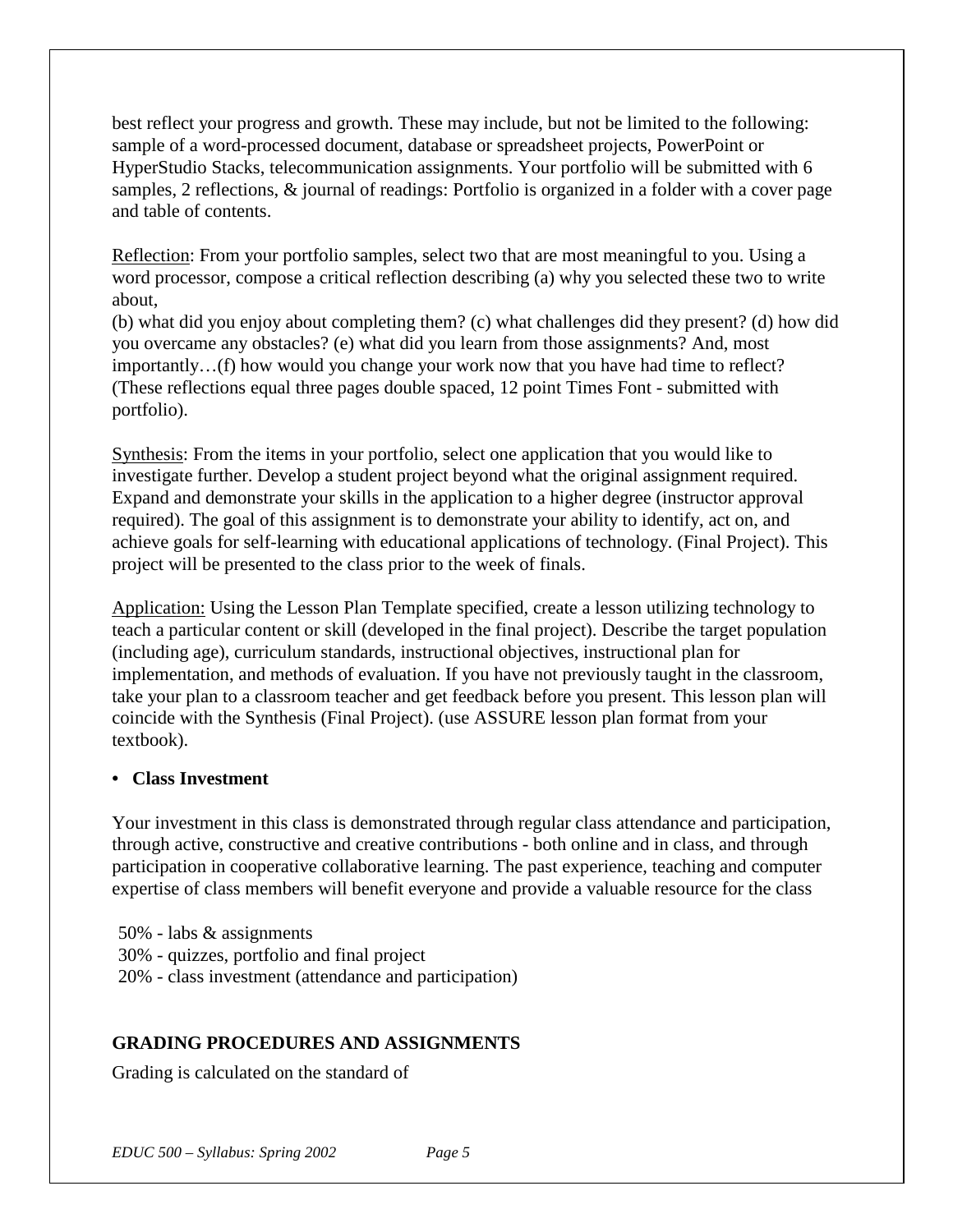| $94 - 100 = A$  | $80 - 83 = B$   | $70 - 73 = C$  |
|-----------------|-----------------|----------------|
| $90 - 93 = A$   | $77 - 79 = C +$ | $60 - 69 = D$  |
| $87 - 89 = B +$ | $74 - 76 = C$   | below $60 = F$ |
| $84 - 86 = B$   |                 |                |

You must maintain a B average in your teacher education courses.

### **Statement of CLAD Emphasis**

In 1992, the College of Education voted to infuse Crosscultural, Language and Academic Development (CLAD) competencies across the curriculum. The CLAD competencies are attached to this syllabus and the competencies covered are highlighted.

## **Definitions**

The following definitions are applied from SEC. 2. Section 44259.3 in the Education Code:

(1) "Educational technology" means the use of computer-based technology in instruction.

(2) "Computer-based technology" means technologies based on the computer, such as telecommunications, interactive video, and compact disks.

(3) "System components" means hardware and includes, but is not limited to, printers, monitors, modems, disk drives, scanners, video capture devices, video projection devices, compact diskread only memory (CD-ROM), and other peripherals that work together in a system.

(4) "Telecommunications" means the use of computers, modems, and telephone lines to move voice, video information, and data over distances.

(5) "Networking" means terminals or computers, or both, linked for the purpose of moving information and data over distances.

(6) "Course-based project" means an end of course or challenge requirement for the purpose of demonstrating technology competency, especially computer centered subject area expertise.

(7) "Authoring software" means text, graphics, photos, pictures, video, and sound are typically sewn together into a project using authoring software. These software tools are designed to manage multimedia elements and provide user interaction.

*EDUC 500 – Syllabus: Spring 2002 Page 6*